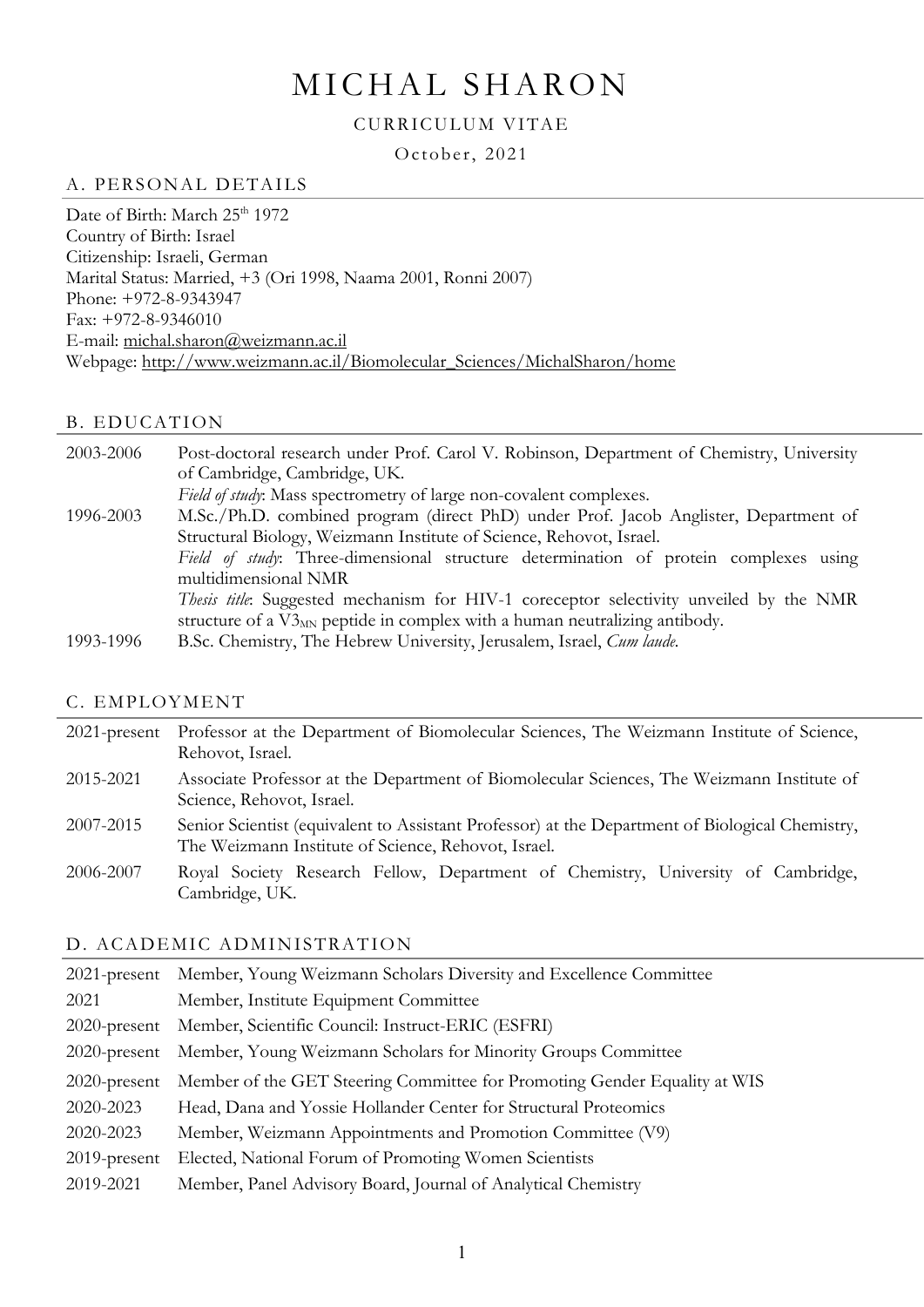| 2019            | Member, Israel Science Foundation (ISF) review committee                                                                                                                  |
|-----------------|---------------------------------------------------------------------------------------------------------------------------------------------------------------------------|
| 2019            | Member, Committee of Young Weizmann Scholars Program for the Arab Sector                                                                                                  |
| 2018            | Member, Judgment Committee Falling Walls conference                                                                                                                       |
| 2017-2020       | Vice President, ILANIT, the Federation of 32 Israeli Societies of Experimental Biology                                                                                    |
| 2017-2020       | Head, Division of Research Services, Weizmann Institute                                                                                                                   |
| 2017            | Member, Committee of Appointment of Senior Scientists, Life Sciences Faculties                                                                                            |
| 2016-2017       | Board Member, Schwartz/Reisman Science Education Center                                                                                                                   |
| 2016-present    | Head, Proteomics Unit Advisory Committee of Israel National Center for Personalized<br>Medicine (INCPM)                                                                   |
| $2016$ -present | Member, Davidson Institute Steering Committee for Northern Israel Educational Activities                                                                                  |
| 2015-present    | Education Officer, International Mass Spectrometry Foundation (IMSF)                                                                                                      |
| 2014-2018       | Member, Management Board of COST (European Cooperation in Science and Technology)-<br>Action BM1403 "Native Mass Spectrometry and Related Methods for Structural Biology" |
| 2014-2018       | Vice-President, Israeli Biochemistry Society                                                                                                                              |
| 2013-2016       | President, Israeli Mass Spectrometry Society                                                                                                                              |
| 2013-2017       | Board Member, Hemda, Center for Science Education, Rehovot                                                                                                                |
| 2013-2014       | Member, Katzir travel fellowship committee                                                                                                                                |
| 2013-2014       | Board Member, Israeli Biochemistry Society                                                                                                                                |
| 2013-2016       | Member, Proteomics unit advisory committee of Israel National Center for Personalized<br>Medicine (INCPM)                                                                 |
| 2013            | Organizer, Biological Chemistry Departmental Retreat                                                                                                                      |
| 2012-2013       | Vice-President, Israeli Mass Spectrometry Society                                                                                                                         |
| 2011-2013       | Organizer, Biological Chemistry Departmental Seminars                                                                                                                     |
| 2011-2012       | Senior Scientists Representative, Scientific Council of the Weizmann Institute of Science                                                                                 |
| 2009            | Member, Steering Committee on the Involvement in Instruct: EU Hub for Structural Biology                                                                                  |
| 2009            | Member, Kadima Mada - Weizmann Institute of Science excellence award committee                                                                                            |

## E. OTHER APPOINTEMENTS

## TEACHING ACTIVITIES

*The courses during 2020 were postponed due to COVID-19* EMBO Course on Integrative & Cellular Structural Biology, Paris, France Structural Mass Spectrometry Workshop, Bordeaux, France 2021 1<sup>st</sup> PROTrEIN Summer School, Virtual 1 Quantitative Proteomics: Strategies and Tools to Probe Biology, Heidelberg, Germany International Mass Spectrometry School, Barcelona, Spain Advancing Mass Spectrometry Workshop, Amherst, USA ASMS Tutorial Lecture on "Native Mass Spectrometry", Atlanta, USA Native MS Guided Structural Biology Workshop, MA, USA Lecturer & Organizer, International Structural Mass Spectrometry Workshop, Rehovot, Israel Lecturer, Practical Course on "Top Down and Structural Mass Spectrometry", Lisbon, Portugal Lecturer, 9th European summer school of "Advanced Proteomics", Brixen, Italy 2014-present Lecturer, course on "Chromatography and Mass Spectrometry for Analysis of Biomolecules", Feinberg Graduate School, Weizmann Institute of Science (taught together with other teachers)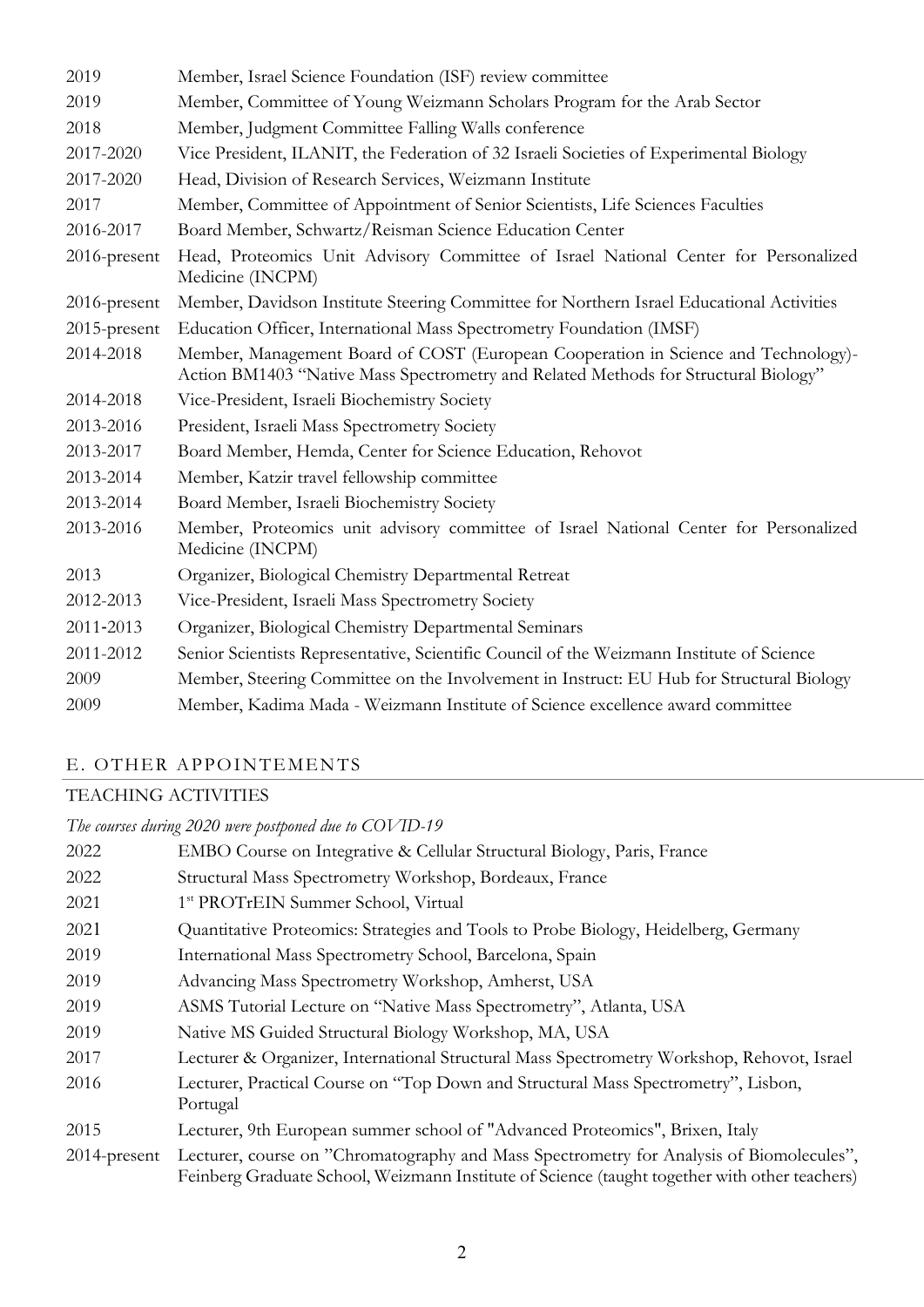2013 7<sup>th</sup> European Summer School of "Advanced Proteomics", Brixen, Italy 2012 Graduate School Spring Meeting, Martin-Luther-Universität Halle-Wittenberg, Germany 2011 EMBO Practical Course on "Protein-Protein and Protein-Nucleic Acid Cross-Linking and Mass Spectrometry", Göttingen, Germany 2011 Lecturer, course on "Biochemistry of enzymes and proteins", The Hebrew University of Jerusalem (taught together with other teachers) 2010 Lecturer and Coordinator course on "Advanced Protein Science", Feinberg Graduate School, Weizmann Institute of Science (alongside Profs. Dan Tawfik and Gideon Schreiber) 2009, 2010 Lecturer, course on "Theoretical Basis of Common Lab Techniques Course", Weizmann Institute of Science (taught together with other teachers)

#### EDUCATIONAL OUTREACH ACTIVITIES

| 2021            | Speaker, Israeli Universities Joint Symposium for International Women's Day                                                                                     |
|-----------------|-----------------------------------------------------------------------------------------------------------------------------------------------------------------|
| 2021            | Speaker, Power Independence and Career Symposium for High School Girls                                                                                          |
| 2020            | Speaker, UK-Israel Women Leading Innovation Empowering Scientific Excellence                                                                                    |
| 2017-2020       | Initiator and Organizer, "Private Investigator" column in YNET (Israeli news website)                                                                           |
| 2016            | Speaker, EuroScience Open Forum, "Mass Spectrometry for the Masses", Manchester, UK                                                                             |
| $2015$ -present | Initiator and Lecturer, workshop on "Combining Motherhood and Science", Weizmann<br>Institute of Science, (alongside Profs. Nirit Dudovich and Maya Schuldiner) |
| 2014            | Lecturer, for PhD students on "How to Write a Good CV"                                                                                                          |
| 2009            | Lecturer, Taasiya Avirit Evening Program Organized by the Davidson Institute for Science<br>Education, Weizmann Institute, Rehovot, Israel                      |
| 2009            | Giving the "Amos de-Shalit Lecture", Weizmann Institute of Science                                                                                              |
| 2009            | Lecturer, 'The Raya Cowan International Summer School' program of the Feinberg Graduate<br>School                                                               |
| 2008, 2009      | Lecturer, various evening programs organized by the Davidson Institute for Science Education,<br>Weizmann Institute of Sceincel                                 |
| 2008, 2009      | Lecturer, "Amos de-Shalit Ulpana" for both Chemistry and Biology, Weizmann, Institute of<br>Science                                                             |

## F. INTERNATIONAL RECOGNITION

#### PRIZES AND AWARDS

| 2019 | Elected to the "Leading in Academia" program for outstanding scientists             |
|------|-------------------------------------------------------------------------------------|
| 2018 | Mass Spectrometry in the Life Sciences Award, European Mass Spectrometry Conference |
| 2017 | Elected to the Young Israeli National Academy of Science                            |
| 2014 | ERC Starting Grant from the EU (LS1)                                                |
| 2009 | ERC Starting Grant from the EU (PE4)                                                |
| 2008 | Research Career Development award, ICRF                                             |
| 2007 | Elected as Life Member Clare Hall College, University of Cambridge, UK              |
| 2006 | Dorothy Hodgkin Royal Society fellowship                                            |
| 2006 | Research Fellow at Clare Hall College, University of Cambridge, UK                  |
| 2004 | Wingate Scholarship                                                                 |
| 2004 | <b>EMBO</b> Postdoctoral Fellowship                                                 |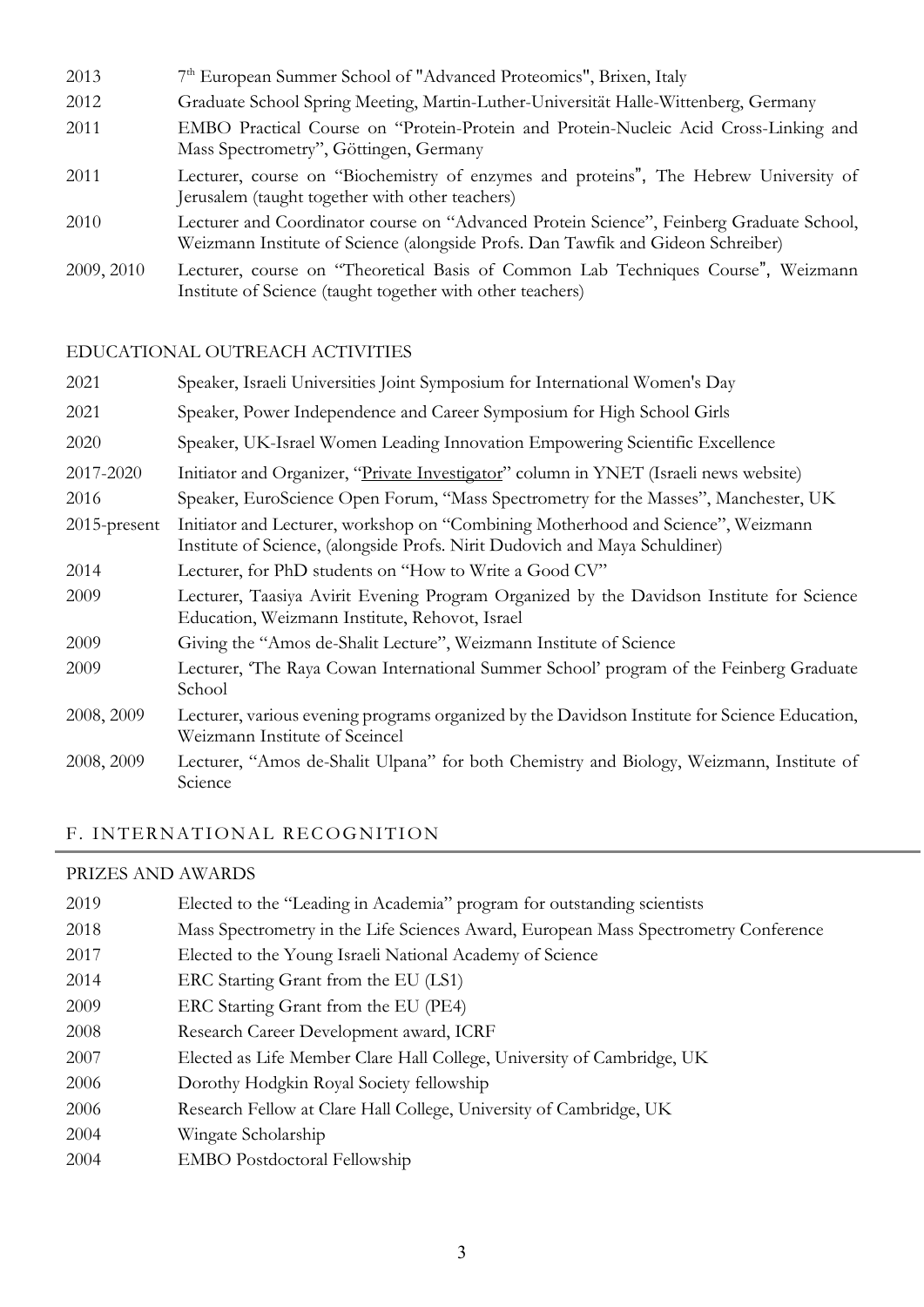- 2004 Israel Chemical Society Prize for Excellence in PhD studies
- 2003 Bikura post-doctoral fellowship founded by the Israeli Academy of Science and Humanities.
- 2001 Salim and Rachel's fund of Excellence Education
- 1996 *Magna cum laude* in chemistry, the Hebrew University, Jerusalem
- 1995 Dean prize, the Hebrew University, Jerusalem
- 1995 Elving Prize for High Achievements In Analytical Chemistry, the Hebrew University, Jerusalem

#### INTERNATIONAL ORGANIZING COMMITTEES

- 2022 Initiator and Organizer of the 1<sup>st</sup> meeting on 20S Proteasome Degradation, Rehovot, Israel
- 2021 Co-organizer of The Advancement of Young Women Researchers in Academia Conference
- 2018 Initiator and Organizer Proteasome Hub: Fine-Tuning of Proteolytic Machines, Munich, Germany
- 2017 Initiator and Organizer International Structural Mass Spectrometry Workshop, Rehovot, Israel
- 2017 Organizer of the 2017 FEBS meeting in Jerusalem, Israel
- 2017 Session Organizer, 8th ILANIT meeting, Eilat, Israel
- 2017 Organizer, 29<sup>th</sup> meeting of the Israel Society for Mass Spectrometry joint with the American Mass Spectrometry Society, Rehovot, Israel
- 2017 Co-initiator & Organizer of the Ubiquitin-Proteasome System Israeli Club
- 2016 Organizer 10<sup>th</sup> Parnas Conference in Wrocław, Poland
- 2016 Organizer, 28<sup>th</sup> meeting of the Israel Society for Mass Spectrometry joint with the British Mass Spectrometry Society, Rehovot, Israel
- 2015 Session Organizer, 63rd ASMS Conference on Mass Spectrometry & Allied Topics, St. Louis, USA
- 2014 Chair of the Organizing Committee of the Israel Biochemistry Society Annual Meeting, Rehovot, Israel
- 2014 Organizer, 27<sup>th</sup> meeting of the Israel Society for Mass Spectrometry joint with the Swiss Mass Spectrometry Society, Rehovot, Israel
- 2014 Session Organizer, 20<sup>th</sup> International Mass Spectrometry Society Conference, Geneva, Switzerland
- 2014 Session Organizer, 7<sup>th</sup> ILANIT meeting, Eilat, Israel
- 2013 Organizer, 26<sup>th</sup> meeting of the Israel Society for Mass Spectrometry joint with the German Mass Spectrometry Society, Israel
- 2010 Organizer, 1<sup>st</sup> Middle Eastern & Mediterranean Sea Region Countries Mass Spectrometry, Rehovot, Israel
- 2010 Organizer, Zomes 6, Expanding the PCI Family Beyond Proteasome, CSN & eiF3, Safed, Israel
- 2008 Organizer, 7<sup>th</sup> Congress of the Israel Association for Medicinal Chemistry, Rehovot, Israel

## REVIEW AND EDITORIAL APPOINTMENTS

- 2019-2021 Features Panel Advisory Board, Journal of Analytical Chemistry
- 2012-2016 Member of the editorial board of *Current Opinion in Structural Biology*
- 2011 Editor, alongside Prof. Carol V. Robinson, "Biophysical Methods" issue of *Current Opinion in Structural Biology*

## TALKS AT INTERNATIONAL MEETINGS

## *Some of the meetings during 2020 were postponed due to COVID-19*

- 2023 EMBO Workshop on Protein Quality Control, Dubrovnik, Coretia
- 2021 Ultrahigh Molecular Weight Mass Spectrometry Workshop, Lake Louise, Canada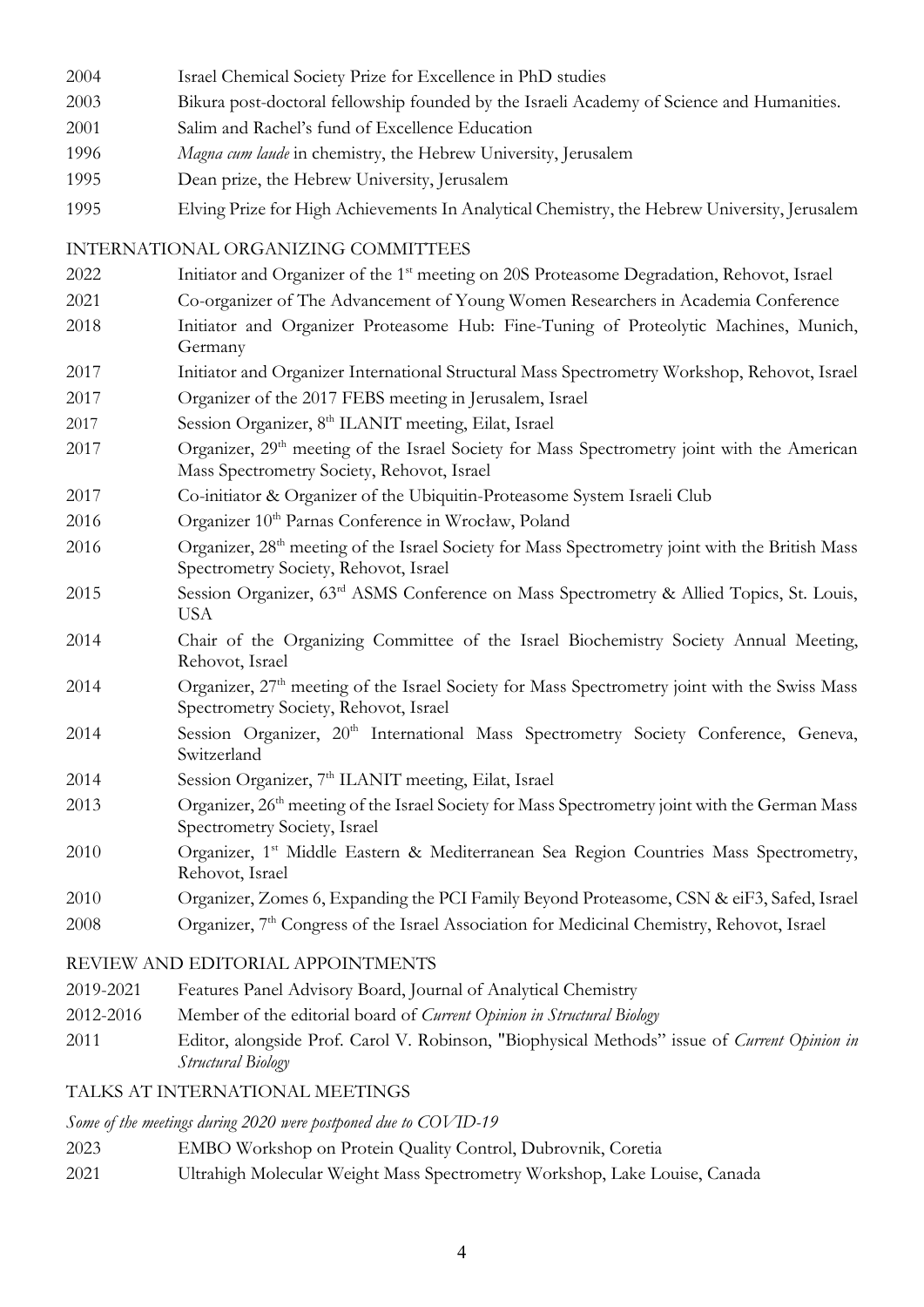| 2021 | 2 <sup>nd</sup> Fusion Conference on Ubiquitin Function in Health & Disease, Virtual                  |
|------|-------------------------------------------------------------------------------------------------------|
| 2021 | 4 <sup>th</sup> Targeted Protein Degradation Summit, Virtual                                          |
| 2021 | Keystone eSymposia on Targeted Protein Degradation: From Small Molecules to Complex<br>Organelles     |
| 2021 | Quantitative Proteomics: Strategies & Tools to Probe Biology, Virtual                                 |
| 2020 | MOMbrane Workshop - Wiezmann-Tübingen, Virtual                                                        |
| 2020 | The Molecular Fabric of Life, Jerusalem, Israel                                                       |
| 2020 | Production & Function of EVs in Infectious Disease, Rehovot, Israel                                   |
| 2020 | The 4th Zavalkoff Symposium, Rehovot, Israel                                                          |
| 2020 | GRC on Intrinsically Disordered Proteins Discussion Leader, Les Diablerets, Switzerland               |
| 2020 | Protein Degradation Congress, San Diego, USA                                                          |
| 2019 | EMBO Workshop on the Ubiquitin System, Cavtat, Croatia                                                |
| 2019 | EMBL conference-Proteomics in Cell Biology & Disease Mechanisms, Heidelberg, Germany                  |
| 2019 | Advancing Mass Spectrometry for Biophysics & Structural Biology, Amherst, USA                         |
| 2019 | Celebration of Native Mass Spectrometry, Oxford, UK                                                   |
| 2019 | X-ZOMES on the Broader Cellular Impact of PCI Complexes, Akko, Israel                                 |
| 2019 | European Top-Down Proteomics Workshop, Paris, France                                                  |
| 2018 | 8 <sup>th</sup> Symposium on Structural Proteomics, Berlin, Germany                                   |
| 2018 | Opening Symposium Charles Tanford Protein Center, Halle, Germany                                      |
| 2018 | 22 <sup>nd</sup> International Mass Spectrometry Society Conference, Florence, Italy                  |
| 2018 | GRC on Intrinsically Disordered Proteins, Les Diablerets, Switzerland                                 |
| 2018 | EMBO workshop on In Situ Methods in Cell Biology & Cellular Biophysics, Berlin, Germany               |
| 2018 | Keynote speaker, 22 <sup>nd</sup> International Mass Spectrometry Society Conference, Florence, Italy |
| 2018 | European Mass Spectrometry Conference, Saarbrücken, Germany                                           |
| 2018 | Proteasome hub: Fine-Tuning of Proteolysis According to Cellular Needs, Munich, Germany               |
| 2018 | Isolated Biomolecules Biomolecular Interactions, Texel, Netherlands                                   |
| 2018 | IISER-WIS Conference on Chemical Biology, Pune, India                                                 |
| 2017 | Molecular Perspectives on Protein-Protein Interactions, Eilat, Israel                                 |
| 2017 | 31 <sup>st</sup> Annual Symposium of the Protein Society, Montreal, Canada                            |
| 2017 | Native Mass Spectrometry - Instrumentation & Applications. Crete, Greece                              |
| 2017 | 3rd International p53 isoform workshop, Bergen, Norway                                                |
| 2017 | Zomes IX, Zome complexes & the ubiquitin-proteasome system, Rome, Italy                               |
| 2017 | 8 <sup>th</sup> ILANIT meeting, Eilat, Israel                                                         |
| 2017 | Israel Society for Mass Spectrometry joint with USA society, Rehovot, Israel                          |
| 2016 | 21st International Mass Spectrometry Society Conference, Toronto, Canada                              |
| 2016 | 7 <sup>th</sup> Proteasomes & Autophagy Workshop, Clermont-Ferrand, France                            |
| 2016 | MPI-MoIPhy Mini-Symposium on Chemical and Molecular Biology, Rehovot, Israel                          |
| 2016 | Women in Structural Biology, Grenoble, France                                                         |
| 2015 | Receptor Dynamics - Winter School International Doctoral Programme, Rehovot, Israel                   |
| 2015 | 5 <sup>th</sup> Symposium on Structural Proteomics, Halle, Germany                                    |
| 2015 | Swedish Mass Spectrometry Society Annual Meeting, Johannesbergs Castle, Sweden                        |
| 2015 | Native Mass Spectrometry Minisymposium, DESY campus, Hamburg, Germany                                 |
| 2015 | International Symposium on Ubiquitin & Diseases, Zhangjiajie, China                                   |
| 2015 | 3rd Mass Spectrometry Workshop, Gdańsk, Poland                                                        |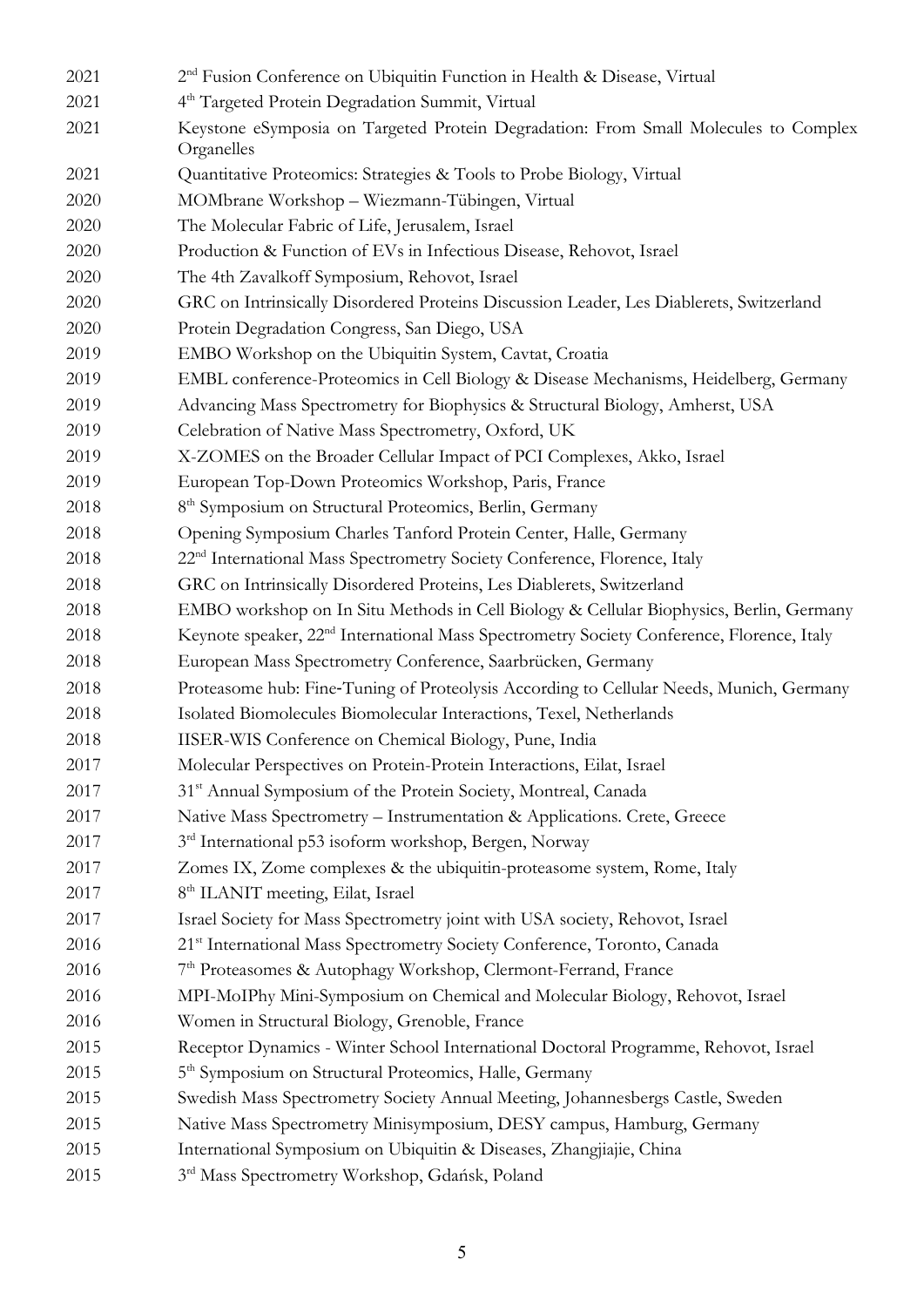| 2015 | Winter School on Receptor Dynamics & Paradigms for Novel Drugs, Rehovot, Israel                            |
|------|------------------------------------------------------------------------------------------------------------|
| 2015 | 5 <sup>th</sup> Symposium on Structural Proteomics, Halle, Germany                                         |
| 2015 | Posttranslational Modifications of Proteins Analysis & Functions, Haifa, Israel                            |
| 2015 | Keystone symposium on The Human Proteome, Stockholm, Sweden                                                |
| 2015 | Isranalytica, 18 <sup>th</sup> Annual Meeting of the Israel Analytical Chemistry Society, Tel-Aviv, Israel |
| 2014 | 4 <sup>th</sup> Symposium on Structural Proteomics, Antwerp, Belgium                                       |
| 2014 | Zomes VIII, Biology of the Zomes, Xiamen, China                                                            |
| 2014 | GRC on Intrinsically Disordered Proteins, Easton, MA, USA                                                  |
| 2014 | ASMS meeting on Ion Activation, Clearwater Beach, FL, USA                                                  |
| 2014 | The 79 <sup>th</sup> annual meeting of the Israel Chemical Society, Tel-Aviv, Israel                       |
| 2014 | 7 <sup>th</sup> ILANIT meeting, Eilat, Israel                                                              |
| 2013 | GRC on Biological Molecules in the Gas Phase and in Solution, NH, USA                                      |
| 2013 | The Ubiquitin Family, Cold Spring Harbour Laboratory, NY, USA                                              |
| 2013 | DGMS Deutschen Gesellschaft für Massenspektrometrie, Berlin, Germany                                       |
| 2013 | Israeli Biophysical Society meeting, Jerusalem, Israel                                                     |
| 2013 | Proteins from Birth to Death conference, Jerusalem, Israel                                                 |
| 2013 | WIS-MBI Mechanobiology Conference, Dynamic Architecture of Cells & Tissues, Singapore                      |
| 2012 | Zomes VI, Ubiquitin Family Proteins & Their Cognate PCI Complexes, Munich, Germany                         |
| 2012 | Keystone Symposia on Proteomics, Interactomes, Stockholm, Sweden                                           |
| 2012 | MASSA 2012, the national symposium on Mass Spectrometry, Palermo, Italy                                    |
| 2012 | 2 <sup>nd</sup> Greek Orbitrap users meeting, Irakilo, Crete                                               |
| 2012 | Protein Degradation Pathways in Health & Diseases, San-Diego, USA                                          |
| 2011 | GRC on Biological Molecules in the Gas Phase and in Solution, USA (discussion leader)                      |
| 2011 | Proteomics Symposia at Children's Hospital Boston, Boston, USA                                             |
| 2011 | International Proteomics Meeting, Athens, Greece                                                           |
| 2011 | Keystone Symposia, AAA+ & Related ATP-Driven Protein Machines, Tahoe City, USA                             |
| 2011 | 6 <sup>th</sup> ILANIT meeting, Eilat, Israel                                                              |
| 2010 | ESF meeting, Molecular Perspectives on Protein-Protein Interactions, Sant Feliu, Spain                     |
| 2010 | 1st Middle Eastern & Mediterranean Sea Region Countries MS Workshop, Rehovot, Israel                       |
| 2010 | Zomes VI, Expanding the PCI Family Beyond Proteasome, CSN and eiF3, Safed, Israel                          |
| 2010 | French-Israeli ERC Recipients Interdisciplinary Symposium, Jerusalem, Israel                               |
| 2010 | 58 <sup>th</sup> ASMS Conference on Mass Spectrometry, Salt Lake City, USA                                 |
| 2009 | 18 <sup>th</sup> International Mass Spectrometry Conference, Bremen, Germany                               |
| 2009 | The 74 <sup>th</sup> Israel Chemistry Society Annual Meeting, Tel-Aviv, Israel                             |
| 2009 | Biological Chemistry Symposium, Beer-Sheva, Israel                                                         |
| 2009 | The 22 <sup>nd</sup> Meeting of the Israeli Society for Mass Spectrometry, Technion, Haifa, Israel         |
| 2008 | Zomes V, The COP9 Signalosome, Proteasome & eiF3:, Yokohama, Japan                                         |
| 2008 | 56 <sup>th</sup> ASMS Conference on Mass Spectrometry, Colorado, USA                                       |
| 2008 | CFN-RBNI-WEIZMANN Symposium on Nanotechnology, Karlsruhe, Germany                                          |
| 2008 | 4th Structural Analysis of Supramolecular Assemblies by Hybrid Methods, Lake Tahoe, USA                    |
| 2008 | 5 <sup>th</sup> ILANIT meeting, Eilat, Israel                                                              |
| 2007 | The 21 <sup>st</sup> Meeting of the Israeli Society for Mass Spectrometry, Rehovot, Israel                 |
| 2005 | Katzir Conference, Molecular Perspectives on Protein-Protein Interactions, Eilat, Israel                   |
| 2006 | 54 <sup>th</sup> ASMS Conference on Mass Spectrometry, Seattle, USA.                                       |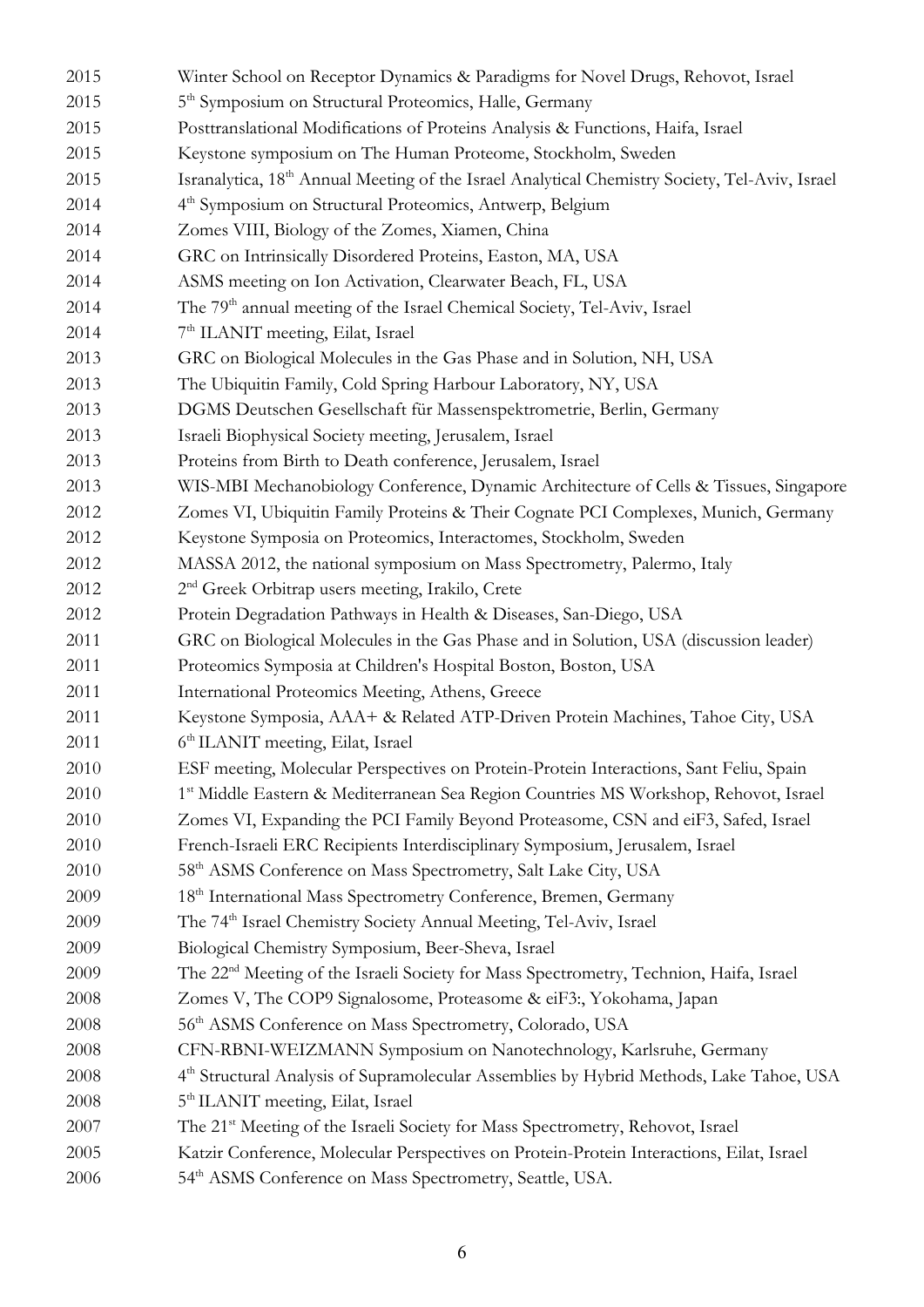## INVITED SEMINARS

 Purdue University, Department of Chemistry, USA (Virtual) University of Leicester, Institute of Structural & Chemical Biology, UK (Virtual) Oregon State University, Biochemistry & Biophysics Department, USA (Virtual) Boston University, Department of Biochemistry, USA (Virtual) Chemistry Colloquia, Weizmann Institute, Israel Molecular Systems Biology seminar, ETH Zurich, Switzerland Interfaculty Institute of Biochemistry University of Tuebingen Seminar, Tuebingen, Germany Thermo Fisher Scientific seminar, San Jose, USA Department of Biological Chemistry, Hebrew University of Jerusalem, Jerusalem, Israel WhatsUp seminar Series, Waters Corporation, Wilmslow, UK Barcelona Biomed Plenary Seminars, IRB Barcelona, Spain School of Chemistry seminar, University of Manchester, UK Department of Medical Sciences, University of Toronto, Canada Department of Biotechnology Engineering, Beer-Sheva, Israel Waters Corporation seminar, Wilmslow, UK German Institute of Human Nutrition, Potsdam, Germany Molecular Biology & Genetics, Johns Hopkins University School of Medicine, USA Chemical & Molecular Biology & Structural Biology Seminar, Ohio State University, USA Department of Pharmacy, Università di Salerno, Italy Department of Structural Biology, Weizmann Instituted, Rehovot, Israel Physical & Theoretical Chemistry Laboratory, University of Oxford, UK MRC Laboratory of Molecular Biology, Cambridge, UK Division of Structural Biology, The Institute of Cancer Research, London, UK Department of Biological Chemistry, Hebrew University of Jerusalem, Jerusalem, Israel Department of Biochemistry & Molecular Biology, Hebrew University, Jerusalem, Israel Department of Molecular Biology, The Scripps Research Institute, La Jolla, CA, USA Signal Transduction Program, Sanford-Burnham Medical Research Institute, La Jolla, USA Beckman Institute, California Institute of Technology, Pasadena, CA, USA GZMB colloquium of microbiology & Structure Biology, University of Göttingen, Germany The Israel Institute for Biological Research, Ness-Ziona, Israel Department of Biology, MIT, Boston, USA Barnett Institute of Chemical & Biological Analysis, Northeastern University, Boston, USA Department of Cell Biology, Harvard Medical School, Boston, USA Life Sciences Faculty & Nano-medicine Research Center, Bar-Ilan University, Israel Department of Molecular Microbiology & Biotechnology, Tel-Aviv University, Israel Structural Bioinformatics group, Tel-Aviv University, Tel-Aviv, Israel Institute Jacques Monod, Université Paris Diderot-Paris 7, Paris, France Biologie Cellulaire et Infection, Institute Pasteur, Paris, France Department of Life Sciences & the NIBN, University of Ben-Gurion in the Negev, Israel Department of Biological Chemistry, Hebrew University, Jerusalem, Israel 2008 Institute of Chemistry, Hebrew University, Jerusalem, Israel Department of Plant Sciences, Weizmann Institute, Rehovot, Israel